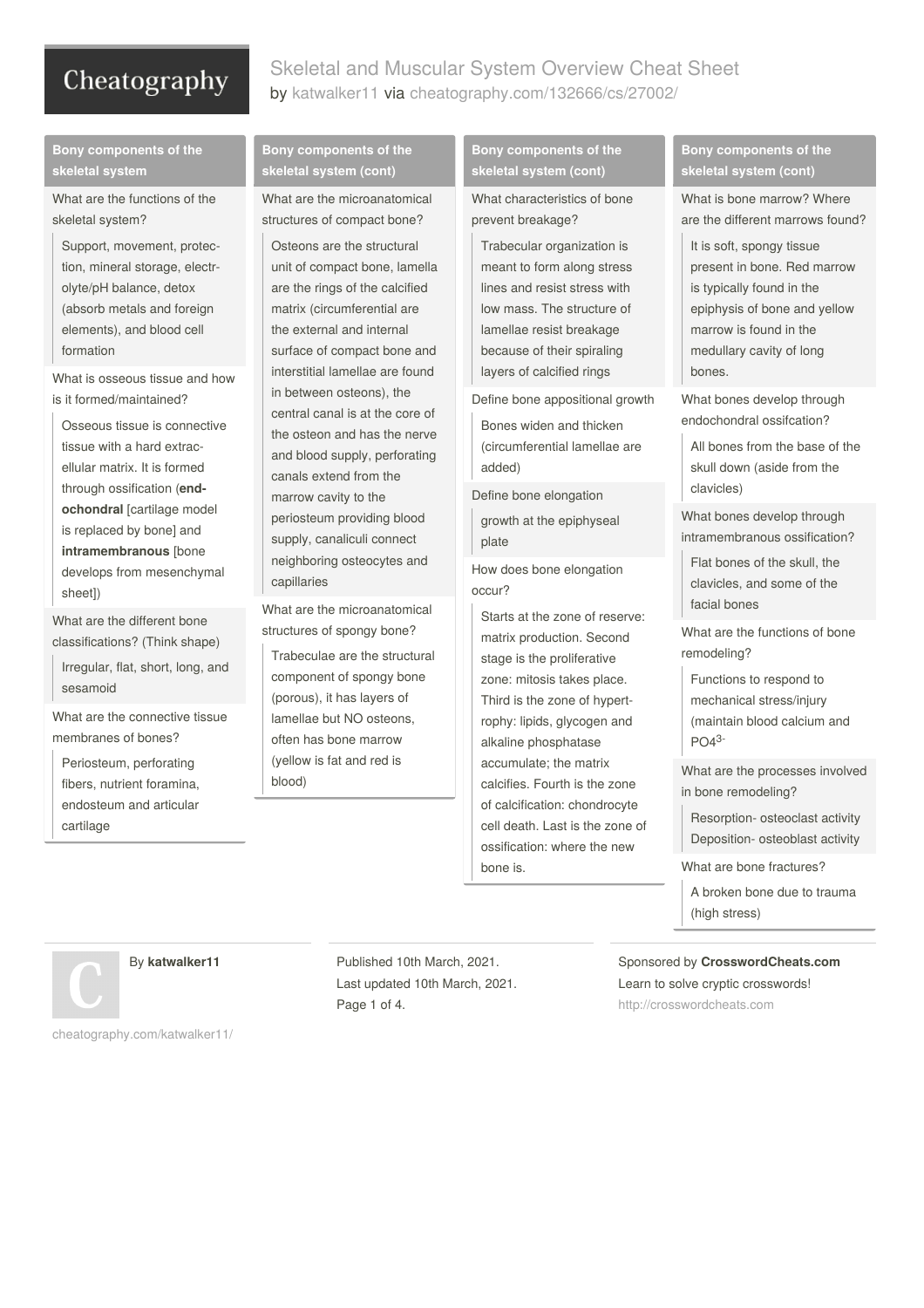## Skeletal and Muscular System Overview Cheat Sheet by [katwalker11](http://www.cheatography.com/katwalker11/) via [cheatography.com/132666/cs/27002/](http://www.cheatography.com/katwalker11/cheat-sheets/skeletal-and-muscular-system-overview)

| Bony components of the                                                                                                                                                                                |                                                         | <b>Bones of the Body</b>                                                                                                                                                                                                                                                                                                               | <b>Bones of the Body (cont)</b>                                                                                                                                                                                                         | <b>Structural Joint Classification</b>                                                           |                                                                                                                                                                                                        |
|-------------------------------------------------------------------------------------------------------------------------------------------------------------------------------------------------------|---------------------------------------------------------|----------------------------------------------------------------------------------------------------------------------------------------------------------------------------------------------------------------------------------------------------------------------------------------------------------------------------------------|-----------------------------------------------------------------------------------------------------------------------------------------------------------------------------------------------------------------------------------------|--------------------------------------------------------------------------------------------------|--------------------------------------------------------------------------------------------------------------------------------------------------------------------------------------------------------|
| skeletal system (cont)<br>What are the processes involved<br>in bone repair?<br>1. Hematoma formation<br>(fracture hematoma) 2. Soft<br>callus formation 3. Hard<br>callus formation 4.<br>Remodeling |                                                         | What are cranial bones? What<br>are facial bones?<br>Cranial bones are the flat<br>bones of the skull. Facial<br>bones are any of the bones<br>surrounding the mouth and<br>nose and contributing to the<br>eye socket<br>What is the vertebral column?                                                                                | What bones make up the<br>brachium, antebrachium, and the<br>hand?<br>Brachium: humerus. Antebr-<br>achium: ulna and radius.<br>Hand: carpals (8), metaca-<br>rpals (5), and phalanges (14)<br>What bones make up the pelvic<br>qirdle? | (cont)<br>Fibrous<br>(synar-<br>throtic)<br>joints                                               | Elements are<br>connected by fibrous<br>connective tissue (3<br>types: sutures [bind<br>bones of the skull],<br>gomphosis [anchors<br>tooth root in socket],<br>and syndesmosis<br>[bones attached via |
| <b>Cartilaginous Components of</b><br>the Skeletal System                                                                                                                                             |                                                         | What are the different types of<br>vertebrae?                                                                                                                                                                                                                                                                                          | The hip bones (coxal, ossa                                                                                                                                                                                                              | ligaments])                                                                                      |                                                                                                                                                                                                        |
| Hyaline<br>Cartilage<br>Charac-<br>teristics                                                                                                                                                          | Most common<br>cartilage with lots of<br>tissue fluid   | The vertebral column is the<br>central axis of the skeleton, it<br>provides muscle attach-<br>ments, protects the spinal<br>cord, and supports the trunk.<br>The different types of<br>vertebrae include cervical<br>vertebrae (7), thoracic<br>vertebrae (12), and lumbar<br>vertebrae (5), included is the<br>sacrum and the coccyx. | coxae, pelvic, innominate),<br>the pelvis and articulates<br>(ilium and ischium)<br>What bones make up the thigh,                                                                                                                       | Cartil-<br>aginous<br>(ampia-<br>rthrotic)<br>joints<br>Synovial<br>(diart-<br>hrotic)<br>joints | Bones are attached<br>via cartilage (synch-<br>ondroses [hyaline<br>cartilage unites<br>bone] and<br>symphyses [fibrocar-<br>tilage connects<br>bone])<br>Bones are struct-<br>urally complex          |
| Elastic<br>Cartilage<br>Charac-<br>teristics                                                                                                                                                          | Contains elastic<br>and collagen fibers                 |                                                                                                                                                                                                                                                                                                                                        | crura (leg), and feet?<br>Thigh: femur. Crura: tibia and<br>fibula. Foot: tarsals (7),<br>metatarsals (5), and                                                                                                                          |                                                                                                  |                                                                                                                                                                                                        |
| Fibrocart-<br>ilage<br>Charac-                                                                                                                                                                        | Contains thick<br>collagen fibers                       |                                                                                                                                                                                                                                                                                                                                        | phalanges (14)<br><b>Functional Joint Classification</b><br>Synart-<br>immobile (short                                                                                                                                                  |                                                                                                  |                                                                                                                                                                                                        |
| teristcs<br>Hyaline                                                                                                                                                                                   | Support, cushions,                                      | What are the curves of the<br>spine?                                                                                                                                                                                                                                                                                                   | hroses<br>fibers)                                                                                                                                                                                                                       |                                                                                                  |                                                                                                                                                                                                        |
| Cartilage<br>Functions                                                                                                                                                                                | eases movement<br>and is the template                   | Kyphosis-concave anteriorly<br>Lordosis-concave posteriorly                                                                                                                                                                                                                                                                            | limited mobility<br>Amphia-<br>(long fibers)<br>rthroses<br>Diarth-<br>Freely movable                                                                                                                                                   |                                                                                                  |                                                                                                                                                                                                        |
| Elastic<br>Cartilage<br>Function                                                                                                                                                                      | for bone growth<br>Provide flexible<br>support (recoil) | What bones make up the<br>thoracic cage?<br>The sternum (manubrium,                                                                                                                                                                                                                                                                    | roses<br><b>Structural Joint Classification</b>                                                                                                                                                                                         |                                                                                                  |                                                                                                                                                                                                        |
| Fibrocart-<br>ilage<br><b>Functions</b>                                                                                                                                                               | Resist compression<br>and absorb shock                  | body, and xiphoid) and 12<br>pairs of ribs (true are 1-7,<br>false are 8-12, floating are<br>$11 - 12$                                                                                                                                                                                                                                 | Bony<br>The space between<br>(synar<br>two bones ossifies<br>thr-<br>(hip, epiphyseal line,<br>otic)<br>frontal bone)                                                                                                                   |                                                                                                  |                                                                                                                                                                                                        |
|                                                                                                                                                                                                       |                                                         |                                                                                                                                                                                                                                                                                                                                        | joints                                                                                                                                                                                                                                  |                                                                                                  |                                                                                                                                                                                                        |



By **katwalker11**

Published 10th March, 2021. Last updated 10th March, 2021. Page 2 of 4.

Sponsored by **CrosswordCheats.com** Learn to solve cryptic crosswords! <http://crosswordcheats.com>

[cheatography.com/katwalker11/](http://www.cheatography.com/katwalker11/)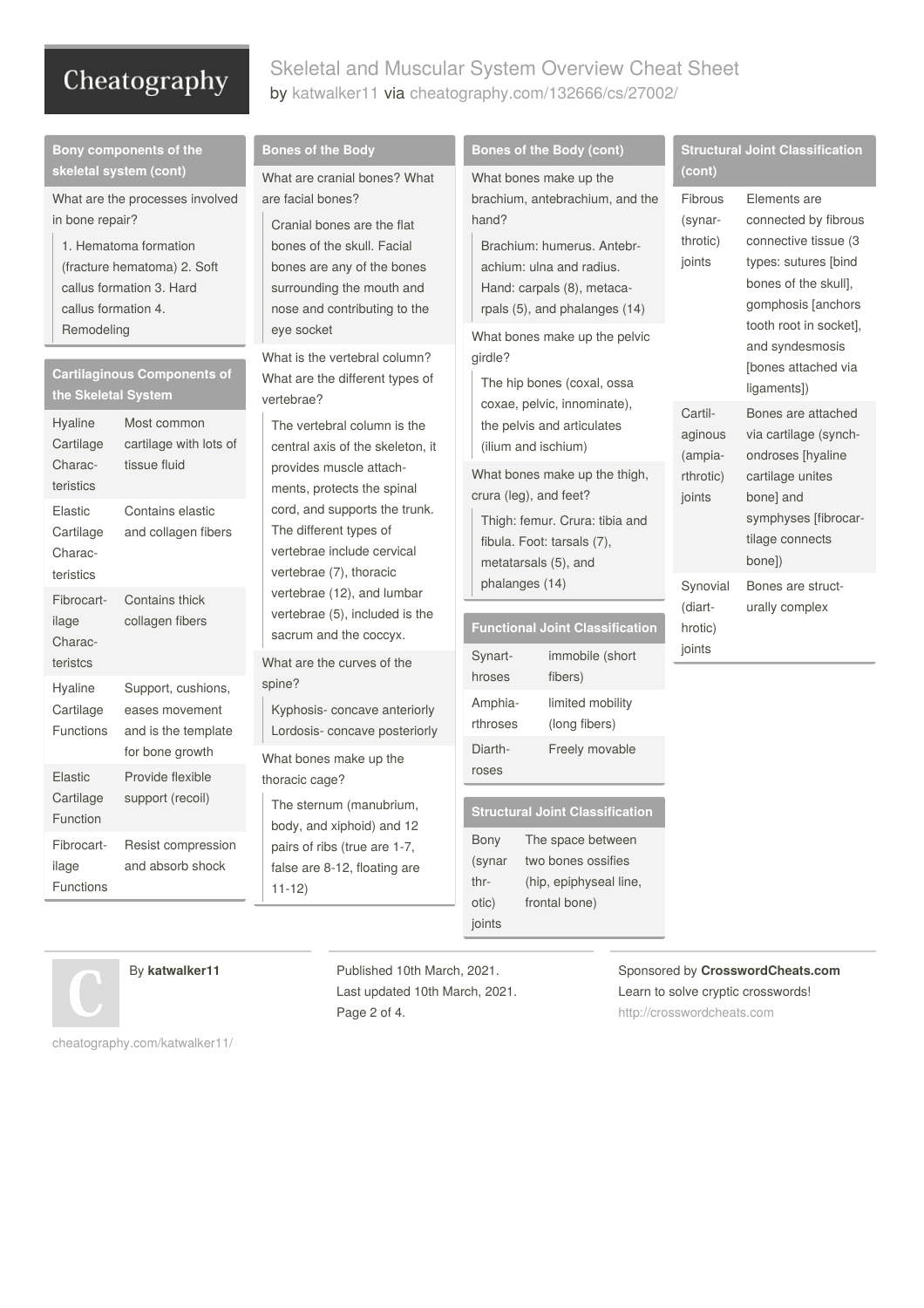## Skeletal and Muscular System Overview Cheat Sheet by [katwalker11](http://www.cheatography.com/katwalker11/) via [cheatography.com/132666/cs/27002/](http://www.cheatography.com/katwalker11/cheat-sheets/skeletal-and-muscular-system-overview)

| <b>Synovial Joints</b>                                                                                             | <b>Muscle Function and</b>                                                                                                                                                                                                                                                                                                                  |                                                                                                          | <b>Histology of Muscles (cont)</b>                                                                                         | <b>Muscle Contraction (cont)</b>                                                                                                                   |
|--------------------------------------------------------------------------------------------------------------------|---------------------------------------------------------------------------------------------------------------------------------------------------------------------------------------------------------------------------------------------------------------------------------------------------------------------------------------------|----------------------------------------------------------------------------------------------------------|----------------------------------------------------------------------------------------------------------------------------|----------------------------------------------------------------------------------------------------------------------------------------------------|
| What are the characteristics/st-<br>ructures associated with                                                       | <b>Properties</b><br><b>Muscle</b><br>Movement, postur-                                                                                                                                                                                                                                                                                     |                                                                                                          | What is the function of a t-<br>tubule?                                                                                    | 3. Actin pulls Z disk towards<br>each other                                                                                                        |
| synovial joints?<br>1. Joint (articular) capsule-                                                                  | <b>Functions</b>                                                                                                                                                                                                                                                                                                                            | e/joint stabilization,<br>open & close<br>passages, heat<br>production                                   | Conduct nerve impulses<br>throughout muscle                                                                                | <b>Muscle Relaxation</b>                                                                                                                           |
| encloses the joint cavity and<br>has a fibrous capsule and                                                         |                                                                                                                                                                                                                                                                                                                                             |                                                                                                          | What is the sarcoplasmic                                                                                                   | Nervous stimulation stops                                                                                                                          |
| synovial membrane. 2.<br><b>Synovial Fluid 3. Articular</b>                                                        | Properties<br>of muscle<br>tissue                                                                                                                                                                                                                                                                                                           | Excitation, conduc-<br>tivity, contractility,<br>elasticity, and<br>extensibility<br>Striated, voluntary | reticulum?<br>Elaborate smooth ER surrou-                                                                                  | SR absorbs calcium<br>Cross-bridges no longer form                                                                                                 |
| cartilage Accessory                                                                                                |                                                                                                                                                                                                                                                                                                                                             |                                                                                                          | nding myofibrils                                                                                                           | Muscle returns to resting length                                                                                                                   |
| structures include tendons<br>(joint stabilization), liga-                                                         | Skeletal                                                                                                                                                                                                                                                                                                                                    |                                                                                                          | What is the function of the<br>sarcoplasmic reticulum?                                                                     | <b>Muscle Contraction Questions</b>                                                                                                                |
| ments (reinforcing the<br>capsule), and <b>bursae</b> (fluid                                                       | muscle                                                                                                                                                                                                                                                                                                                                      |                                                                                                          | store and release calcium                                                                                                  | What is excitation-contraction<br>coupling?                                                                                                        |
| filled fibrous sacs that ease                                                                                      | Cardiac<br>muscle                                                                                                                                                                                                                                                                                                                           | Striated, involu-<br>ntary                                                                               | <b>Structure of Myofibrils</b>                                                                                             | The nerve sends the impulse,                                                                                                                       |
| friction in the joint)<br>What are the full structural<br>classifications of synovial joints?                      | Smooth<br>muscle                                                                                                                                                                                                                                                                                                                            | involuntary                                                                                              | What are myofibrils?<br>the contractile organelles of                                                                      | the impulse excites the<br>muscle, so the muscle<br>contracts                                                                                      |
| Uniaxial diarthrotic joints,<br>biaxial diarthrotic joints,                                                        | <b>Histology of Muscles</b><br>What are the structures of<br>skeletal muscle fibers?<br>Sarcolemma, sarcoplasma,<br>myofibrils, t-tubules, sarcop-<br>lasmic reticulum, glycogen,<br>and myoglobin<br>What is the sarcolemma?<br>plasma membrane of muscle<br>cells (excitable)<br>What is the sarcoplasm?<br>the cytoplasm of muscle cells |                                                                                                          | skeletal and cardiac muscle<br>What are the structures of                                                                  | What is the sliding filament<br>model?<br>thin filaments pulled past<br>thick (filaments do not<br>shorten                                         |
| multiaxial diarthrotic joints,<br>and sometimes nonaxial<br>diarthrotic joints                                     |                                                                                                                                                                                                                                                                                                                                             |                                                                                                          | myofibrils?<br>Actin (thin filaments) and<br>myosin (thick filaments)                                                      |                                                                                                                                                    |
| What are the full functional<br>classifications of synovial joints?                                                |                                                                                                                                                                                                                                                                                                                                             |                                                                                                          | What are sarcomeres?<br>the functional unit of muscle                                                                      | What happens to each element<br>of a sarcomere during contra-                                                                                      |
| Pivot- uniaxial Hinge-un-<br>iaxial Condylar-biaxial<br>Saddle- biaxial Plane-<br>biaxial/nonaxial <b>Ball and</b> |                                                                                                                                                                                                                                                                                                                                             |                                                                                                          | What proteins/structures make<br>up a sarcomere?<br>Myofilaments, z disks, m line,<br>titin, a band, h band, and I<br>band | ction?<br>I Band- narrows, H Zone-<br>narrows A Band- unaffected<br>Z Disk- unaffected<br>What are the roles of Ca+ and<br>ATP during contraction? |
| Socket- multiaxial                                                                                                 |                                                                                                                                                                                                                                                                                                                                             |                                                                                                          |                                                                                                                            |                                                                                                                                                    |
|                                                                                                                    | What is the T-Tubule?                                                                                                                                                                                                                                                                                                                       |                                                                                                          | <b>Muscle Contraction</b>                                                                                                  | Calcium binds the myosin                                                                                                                           |
|                                                                                                                    |                                                                                                                                                                                                                                                                                                                                             | invaginations of sarcolemma                                                                              | 1. Cross-bridge forms: myosin<br>heads binds to actin                                                                      | heads to actin and ATP<br>breaks the binding apart                                                                                                 |
|                                                                                                                    |                                                                                                                                                                                                                                                                                                                                             |                                                                                                          | 2. Myosin "flexes" and pulls on<br>actin                                                                                   |                                                                                                                                                    |

By **katwalker11**

Published 10th March, 2021. Last updated 10th March, 2021. Page 3 of 4.

Sponsored by **CrosswordCheats.com** Learn to solve cryptic crosswords! <http://crosswordcheats.com>

[cheatography.com/katwalker11/](http://www.cheatography.com/katwalker11/)